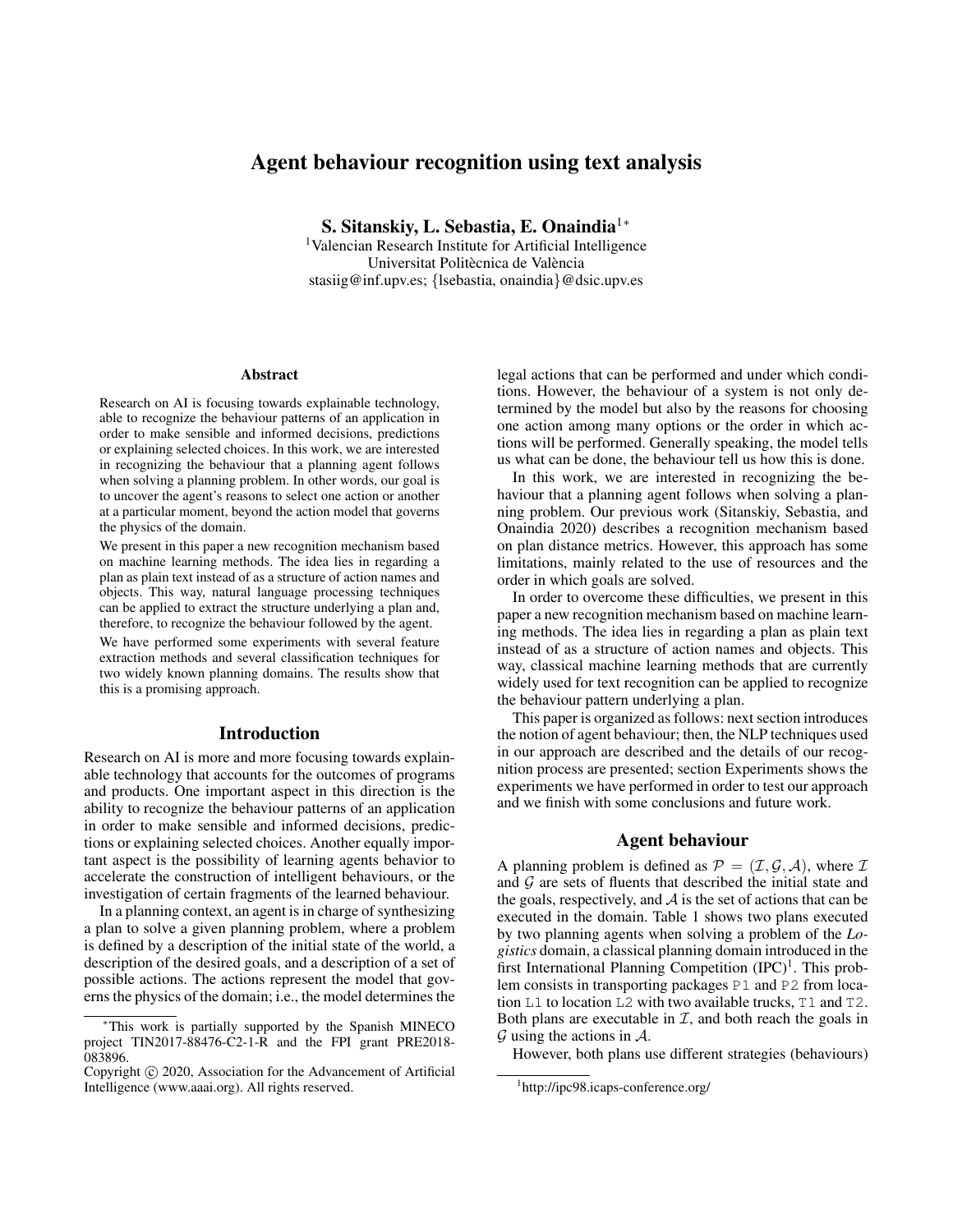| Plan A          | Plan B          |
|-----------------|-----------------|
| LOAD P1 T1 L1   | LOAD P1 T1 L1   |
| LOAD P2 T1 L1   | DRIVE T1 L1 L2  |
| DRIVE T1 L1 L2  | UNLOAD P1 T1 L2 |
| UNLOAD P1 T1 L2 | DRIVE T1 L2 L1  |
| UNLOAD P2 T1 L2 | LOAD P2 T1 L1   |
|                 | DRIVE T1 L1 L2  |
|                 | UNLOAD P2 T1 L2 |

Table 1: Two example plans, representing different behaviours: Plan A - load all of the packages in the truck before starting to unload and Plan B - transport all the packages one by one

to solve the problem. Plan A follows Behaviour 1 (which consists in loading all of the packages onto the truck before starting to unload them), whereas plan B follows Behaviour 2 (which consists in transporting the packages one by one).

The behaviour of an agent can be represented in several ways. The field of game computing has developed an extensive work in behaviour representation and reasoning. Most games require artificial opponents against which the player is competing and these artificial players should be credible opponents that demonstrate intelligent behaviour in the course of the game. Traditionally, *rule-based systems* and *finite-state machines* have been used to represent the behaviour of non-player characters (NPC) in computer games (Cavazza 2000). A rule-based system comprises several elements: (i) a rule formalism/syntax; (ii) a unification algorithm; and (iii) an inference engine. Behaviour-oriented rule-based systems, such as those used in simulation, tend to adopt forward chaining where traditional decision support systems would use either backward or forward chaining. On the other hand, NPC behaviour can be controlled by a finite-state transition network, in which state transitions are driven by percepts from the embodied agents. Percepts are calculations made within the game world from the agent's perspective. Actions to be carried out by NPC in the game environment are associated with these state transitions.

Recently, *behaviour trees* have been introduced to represent NPC behaviour. A behaviour tree (BT) is a model of plan execution that is graphically represented as a tree. A node in a tree either encapsulates an action to be performed or acts as a control flow component that directs traversal over the tree. Behavior trees are appropriate for specifying the behavior of non-player characters and other entities because of their maintainability, scalability, reusability, and extensibility (Marcotte and Hamilton 2017).

In (Sitanskiy, Sebastia, and Onaindia 2020), BTs are used to represent the behaviour of different planning agents in the Logistics domain. The BTs are used to synthesize a plan that solves a planning problem. The cited work compares a plan generated with the LAMA planner (Richter and Westphal 2010) for a particular behaviour encoded in the planning domain with the plans produced by the BTs. Various plan distance metrics are used so as to identify the underlying behaviour of the LAMA plan. The authors conclude that this approximation to behaviour recognition has some



Figure 1: Recognition model building and validation process

limitations mainly due to the inability to discern among resources and the order in which goals must be solved.

In this paper, we analyze the behaviour recognition problem from a different perspective. In particular, each plan is regarded as a sequence of words, each of which has a certain semantic meaning, being some words action names while others represent objects in the problem. Our proposal does not build upon the meaning of the words but on the application of statistical methods to analyze the structure of the plan by using Natural Language Processing (NLP) techniques.

Figure 1 shows the recognition process. The input is a set of plans in plain format, labeled with the behaviour that they follow. Then, a feature extraction process assigns a feature vector to each plan. The result of the plan vectorization is used by a classifier to train a model that learns the different behaviours followed by each agent. The model will then be used at the recognition stage to determine the underlying behaviour of a given plan.

In the next section, we explain several vectorization techniques that have been used to extract plan features. Several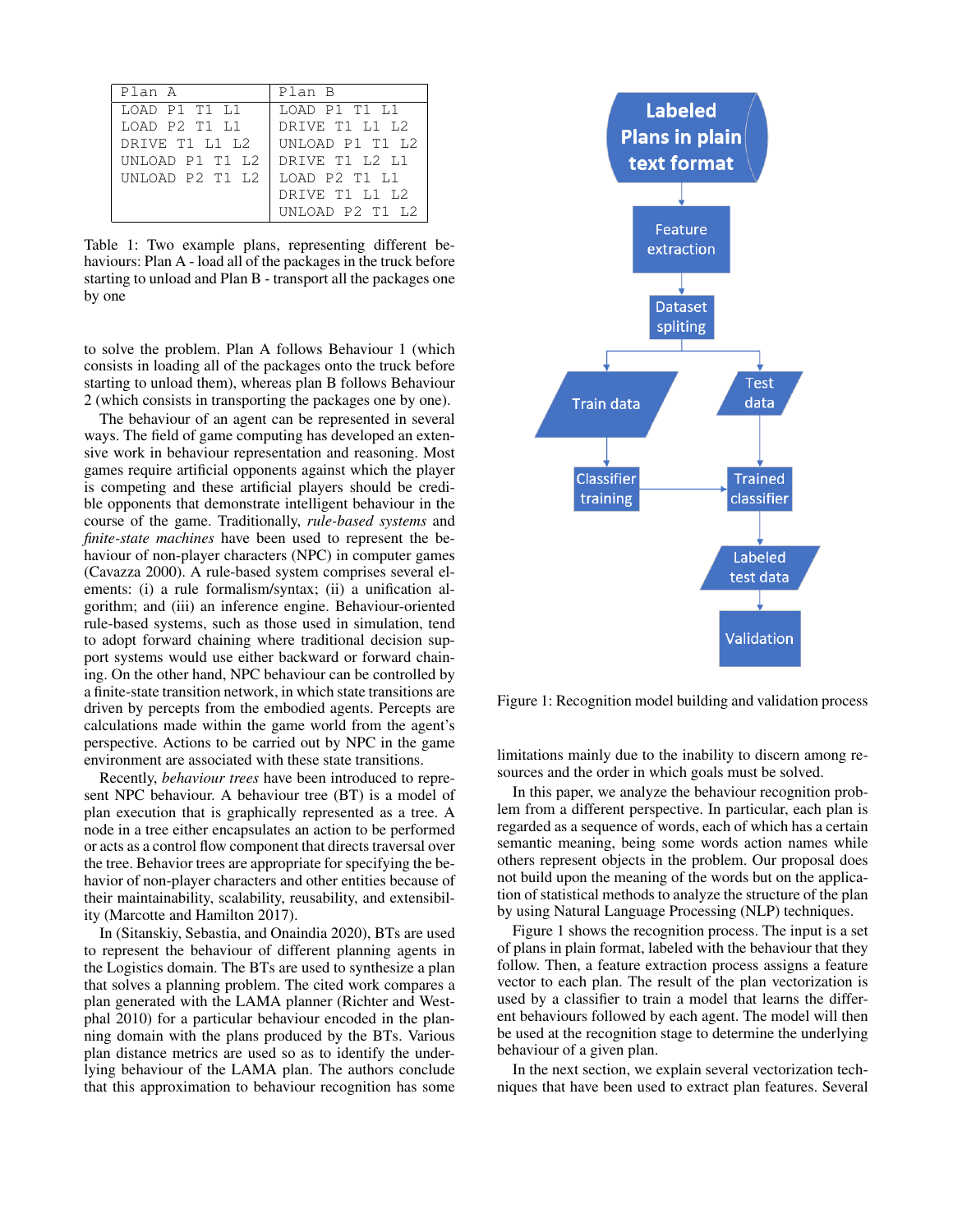classification methods have also been tested to analyze the one that returns the best accuracy.

### Feature extraction

Text classification is a very common task in NLP. NLP technologies are widely used in areas such as speech recognition, natural language understanding, and natural language generation. Specifically, bag of words and n-grams models have been used for age and gender prediction and sentiment and mood analysis based on news in social networks (Peersman, Daelemans, and Van Vaerenbergh 2011) (Rodrigues et al. 2016) (Wang et al. 2014), checking e-mails for spam (Barushka and Hajek 2019), translation (Ma et al. 2018) (De Vries, Schoonvelde, and Schumacher 2018) and many others.

Additionally, text analysis techniques have been used to extract and model the structure of other type of sequences, such as musical chord sequences (Scholz, Vincent, and Bimbot 2009), genome sequences (Tomović, Janičić, and Kešelj 2006), microRNAs (Ding, Zhou, and Guan 2011), proteins (Vishnoi, Garg, and Arora 2020), etc. In these cases, n-grams analysis is usually the most popular technique. In the context of automated planning, n-grams have been used to predict operator sequences in plans (Muise et al. 2009).

Our work is based on these ideas. First, the family of *bag of words* techniques were investigated to be used in our approach. Then, we also analyzed *n-grams*, which are able to take in account the word order.

#### Bag of words

One of the simplest methods for text analysis is the *bag of words*. It consists in representing a text as the bag that contains the words of the text, ignoring grammar and word order, but keeping multiplicity. Given a corpus of text data, a list of words appearing in this corpus (dictionary) is created. For example, the dictionary obtained when processing the plans in Table 1 would be {LOAD, DRIVE, UNLOAD, P1, P2, L1, L2, T1, T2}; that is, the action names in  $A$  and the objects appearing in  $I$ .

Once the dictionary is created, each document or data record, each plan in our case, is represented as a numerical vector based on the dictionary. There are several methods that can be used to create this vector. In this work, we have used the *count* and the *tf-idf* vectorizer methods:

• *Count vectorizer* converts a collection of text documents into a matrix of token counts, counting the number of repetitions of each unique word in a document. As an example, the vector for plan A in Table 1 would be:

| 10 |  |  |  |  |
|----|--|--|--|--|
|    |  |  |  |  |

The plan length and its content can be represented with this method, but no mechanism is provided to represent the ordering of actions.

• *tf-idf vectorizer*, short for term frequency–inverse document frequency, is a numerical statistic that is intended to reflect how important a word is to a document in a corpus (Rajaraman, Leskovec, and Ullman 2014). The value for

each term  $t$  in a document  $d$  given a corpus  $D$  is the result of the following calculation:

$$
tf-idf(t, d, D) = tf(t, d) * idf(t, D)
$$
\n(1)

*tf* is the relative frequency of terms calculated for each term in each document:

$$
tf(t,d) = \frac{n_t}{T_d},\tag{2}
$$

where  $n_t$  is the number of times term *t* appears in document *d* and  $T_d$  is the total number of terms in document *d*.

*idf* is the inverse document frequency, which measures how important a word is for differentiating each document, and it is calculated as follows:

$$
idf(t, D) = log\left(\frac{D}{D_t}\right),
$$
\n(3)

where  $D$  is the total number of documents and  $D_t$  is the number of documents that contain term *t*.

The application of this method to the term "T1" (truck 1) of plan A in Table 1 produces the result:

$$
tf(T1, PlanA) = \frac{5}{20} = 0.25
$$
  

$$
idf(T1, \{PlanA, PlanB\}) = log\left(\frac{2}{2}\right) = 0
$$

tf-idf(T1,  $PlanA$ ,  $\{PlanA, PlanB\}$ ) = 0.25  $*$  0 = 0

Clearly, this method is not appropriate when comparing plans that employ the same resource pool. Moreover, it does not enable to represent the plan length and, like the *count vectorizer* method, it has no mechanism to represent the ordering of actions.

#### N-grams

The two methods described above ignore the text structure, and the *tf-idf* vectorizer method ignores the text length as well. With the aim to extract more helpful features for text classification, we carried out an analysis based on n-grams.

An *n-gram* is a sequence of *n* words (Jurafsky 2000). Given Plan A in Table 1, a 2-gram (or bigram) is a two-word sequence like "LOAD P1", "P1 T1" or "T1 L1", and a 3-gram (or trigram) is a three-word sequence; e.g., "LOAD P1 T1", "P1 T1 L1" or "T1 L1 LOAD". Thus, ngrams enable to capture from a fragment of one action to several actions (and their variables) as a whole.

Unlike the bag of words, where a dictionary entry is a single word, in the n-gram model the dictionary entry is a word sequence, and the vectorization process consists in counting how many times an n-gram appears in a given plan. An n-gram model is used to assign probabilities to entire sequences of words (Jurafsky 2000). It allows to detect differences in the ordering of actions and to follow up the use of a resource object of a plan.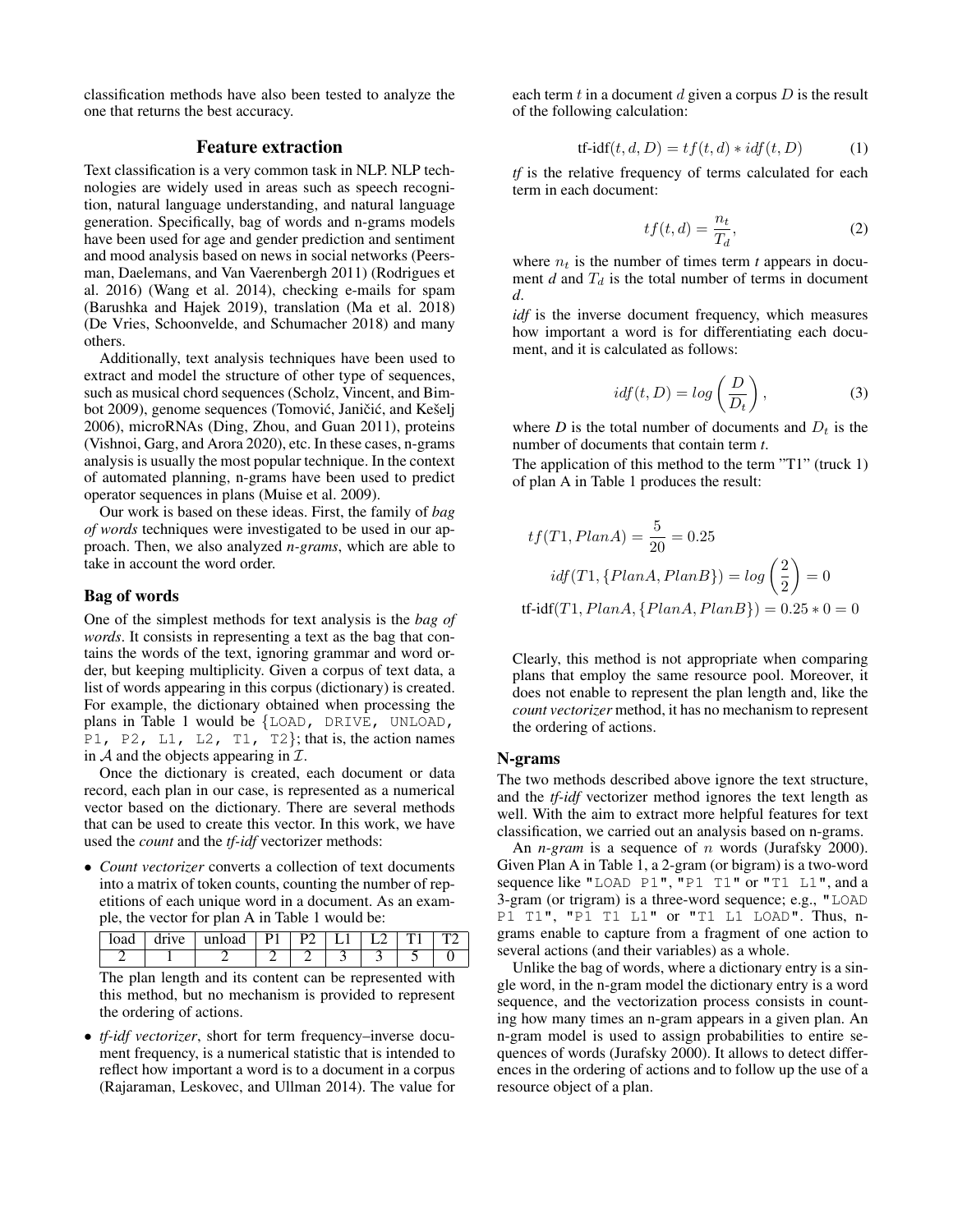We developed three different n-gram approaches in the vectorization process:

- *Basic* approach: a plan is assigned a vector that captures how many times an n-gram appears in the plan.
- *No resources* approach: plans are preprocessed to remove mentions to objects and resources, giving as a result a plan that consists solely of action names. After the preprocessing, the n-grams are calculated. For example, the two plans given in Table 1 are transformed as follows:

| Plan A        | Plan B |  |  |
|---------------|--------|--|--|
| LOAD          | LOAD   |  |  |
| LOAD          | DRIVE  |  |  |
| DRIVE         | UNLOAD |  |  |
| <b>UNLOAD</b> | DR TVE |  |  |
| <b>UNLOAD</b> | LOAD   |  |  |
|               | DRIVE  |  |  |
|               | UNLOAD |  |  |

Examples of 3-grams in Plan A are "LOAD LOAD DRIVE" or "LOAD DRIVE UNLOAD".

This method ignores the objects and resources selected to achieve the goal. The focus is on detecting patterns of action-name sequences rather than patterns of objects and resources.

- *Anonymous resources* approach: after calculating the ngrams, resources are anonymized inside the n-grams. This way, references to different resources in the n-grams may remain the same if they have the same structure. This method enables to consider whether the objects and resources used in a n-gram are the same or not. We show this with two examples:
	- Example 1: given the following two 4-grams:

DRIVE T1 L2 L3 DRIVE T2 L4 L2

the anonymization process will translate them into the same anonymized 4-gram:

```
DRIVE TX LX LY
```
, which represents that a truck is driven from one location to another, regardless the truck and the locations. Therefore, it can be concluded that the two 4-grams given above share the same structure.

– Example 2: given the 8-gram

DRIVE T1 L3 L2 DRIVE T1 L2 L1

it will be transformed into:

DRIVE TX LX LY DRIVE TX LY LZ

In this case, the same anonymized value is used for the two appearances of the term "T1". This may help to learn sequences in which the same resources are used.

By using this anonymization process, syntactical differences in the use of objects and resources in semantically identical plans are ignored. We believe this will improve the accuracy of the recognition process because the focus is on the text structure rather than on the specific objects/resources that are used in the plans.

## Experimental setting

This section describes the planning domains and behaviours they represent used in the experiments as well as the tested classification techniques.

#### Domains and behaviours

We used two planning domains in the experimental evaluation: the *Logistics* domain introduced in the first IPC and the *Rovers* domain introduced in the third IPC<sup>2</sup>. We used the LAMA (Richter and Westphal 2010) planner for solving the problems.

The *Logistics* domain consists in transporting packages from one location to another. Three behaviours were defined for this domain:

- 1. Behaviour ByOne consists in transporting one by one the packages to their destinations.
- 2. Behaviour LoadAll consists in loading all of the packages onto the truck before starting to unload.
- 3. Behaviour WithoutRestrictions consists in transporting the packages using the shortest plan possible. This behaviour does not impose any restriction on the order in which the actions are executed.

In the *Rovers* domain, a rover collects samples of soil, stones, and photographs and sends them to the central station. Five behaviours were defined for this domain:

- 1. Behaviour CollectFirst consists in collecting all samples before starting the transmission to the central station.
- 2. Behaviour RockFirst consists in collecting all of the rock samples before any of the soil samples.
- 3. Behaviour SoilFirst consists in collecting all of the soil samples before any of the rock samples.
- 4. Behaviour WithoutRestrictions consists in solving the problem using the shortest plan possible. This behaviour does not impose any restriction on the order in which the actions are executed.
- 5. Behaviour CollectFirstRock is a combination of Rock-First and CollectFirst behaviours. The agent first collects all rock samples, then collects all soil samples and, finally, it will start the transmission.

We generated 80 problems for the *Logistics* domain and 80 problems for the *Rovers* domain. Since every problem is run with all the behaviours defined for each domain, our set of samples will contain 240 plans for *Logistics* and 400 plans for *Rovers* domain.

#### Vectorization techniques

As previously described, we defined five different vectorization methods for feature extraction. This implies that, for each domain, five datasets are generated:

1. One dataset created by using the basic count vectorizer with bag of words (denoted as count-BoW)

<sup>2</sup> http://ipc02.icaps-conference.org/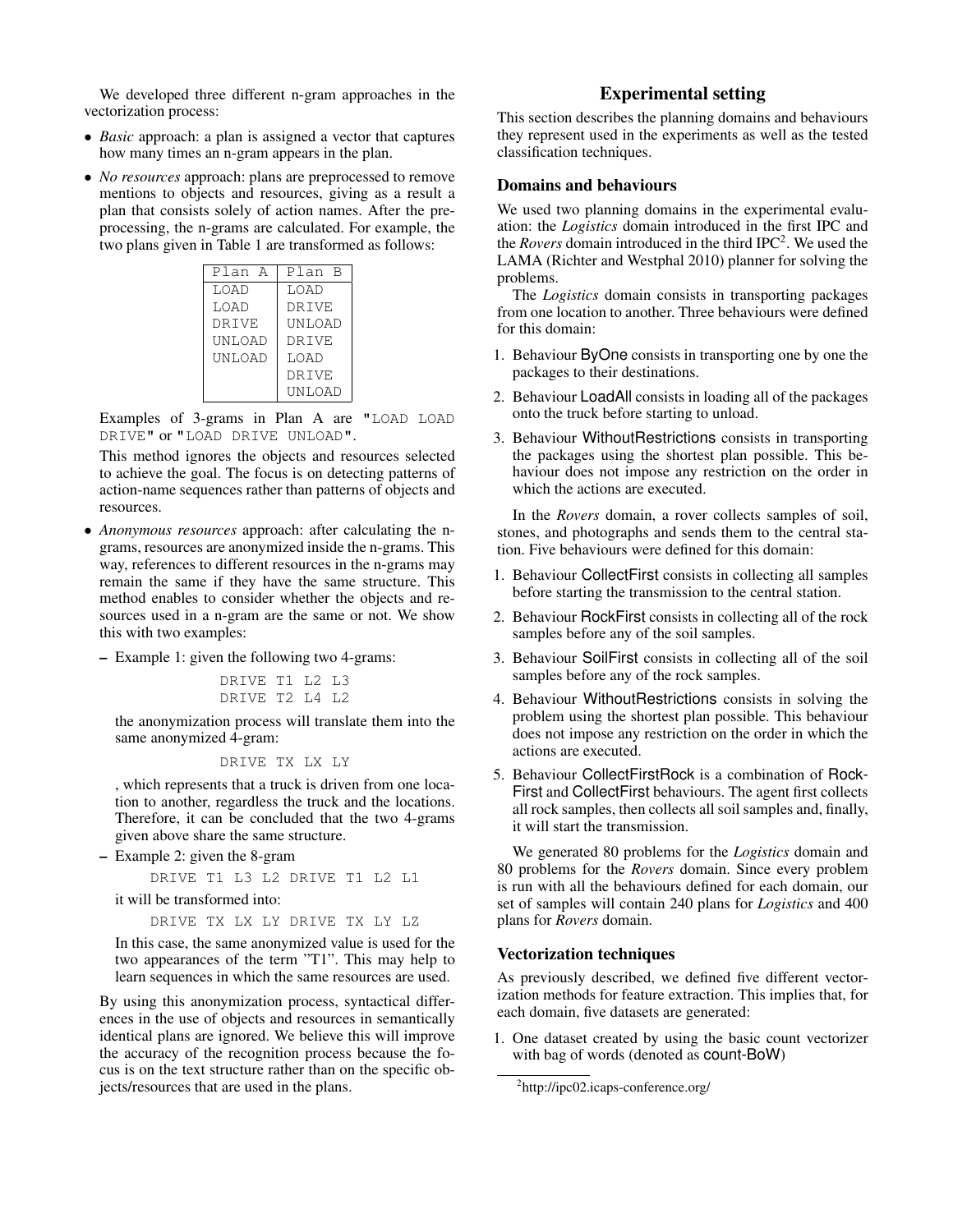- 2. One dataset created by using the tf-idf vectorizer with bag of words (denoted as tf-idf-BoW)
- 3. One dataset created by using the basic approach with ngrams (denoted as basic-n-gram) with length from 4 to 10 terms.
- 4. One dataset created by using the *no resources* approach with n-grams (denoted as no-resources-n-gram) with length for 1 to 5 terms
- 5. One dataset created by using the *anonymous resources* approach with n-grams (denoted as anonymousresources-n-gram) with length from 4 to 6 terms.

The n-grams length has been determined empirically.

As shown in Figure 1, after the feature extraction step, each dataset is split into train and test data. We applied the *K-fold* cross-validation method with 5 splits (4 parts are used for training and 1 part for testing). Data is shuffled before splitting and no randomness is used in the folds (in order to make results more stable during the model testing). Finally, the average and standard deviation of the accuracy score for each fold is calculated.

## Classification methods

In order to learn the behaviour model, four different classifiers, usually applied in text recognition, have been tested:

- Linear Support Vector Classification (LSVC) is based on the translation of the original vectors into a space of higher dimension. It searches for a separating hyperplane that maximizes the distance to two parallel hyperplanes representing the classes. This algorithm, among others, is suitable for solving problems of text classification (Cardoso-Cachopo and Oliveira 2003).
- Multinomial Naive Bayes (MNB) is a simple and widely used classification algorithms in NLP (Zhang and Li 2007).
- Decision Tree Classifier (DTC) is a supervised learning algorithm based on how humans solve forecasting problems. It defines a tree-like structure and splits the object space accordingly to a set of splitting rules located in nonleaf nodes. This technique is useful in text classification tasks (Saad and Ashour 2010). For this classifier, we have used the *entropy* to measure the quality of a split of a node based on the information gain.
- Random Forest Classifier (RFC) is a supervised learning algorithm that consists of many instances of the previously described decision trees. This is a fairly universal algorithm, including the one used in text classification problems (Xu et al. 2012).

#### Results

In the experiments with both described domains, the vectorization methods introduced in section "Feature extraction" have been tested.



Figure 2: Behaviour recognition for Logistics domain depending on the vectorization method. 1-count-BoW, 2 tf-idf-BoW, 3-basic-n-gram, 4-no-resources-n-gram, 5 anonymous-n-gram

#### Logistics

Figure 2 show some results obtained for the *Logistics* domain, where bars represent the accuracy in average obtained with each classification technique and whiskers denote the standard deviation. Some interesting points regarding to these results can be highlighted:

- 1. We can see that count-BoW and tf-idf-BoW output similar results, with an accuracy below 60%. For these two vectorization methods, the lowest accuracy values are obtained when using Naive Bayes. The other classification methods, LSVC, DTC and TFC, do not exhibit a clear pattern. Low accuracy can be explained by the information lost during vectorization, given that these techniques are unable to capture the ordering of actions and the use of resources. Besides, the high standard deviation (7-14%) shows a high reliance on data splitting.
- 2. With respect to the basic-n-gram vectorization method, the results improve slightly, but the accuracy is still below 70%. This slight improvement can be explained by the additional information (ordering of actions) that n-grams take into account, which is a valuable information during the recognition stage.
- 3. Both no-resources-n-gram and anonymous-n-gram show the best results. The improvement with respect to the other vectorization methods is fairly significant, with accuracy values around 90%. Besides, the sensitivity of these methods on data splitting is lower (6% for Naive Bayes and 2-4% for the other classification algorithms). The reason is that these two vectorization methods are able to correctly identify the action order patterns in the plans representing each behaviour. Moreover, the slightly better results of the anonymous-n-gram method may be due to the fact that the for this domain resource usage is also important in each behaviour and this method is able to capture this feature.

Table 2 shows the confusion matrix obtained when using RFC with the anonymous-resources-n-gram vectorizer in the *Logistics* domain. It can be observed that the accuracy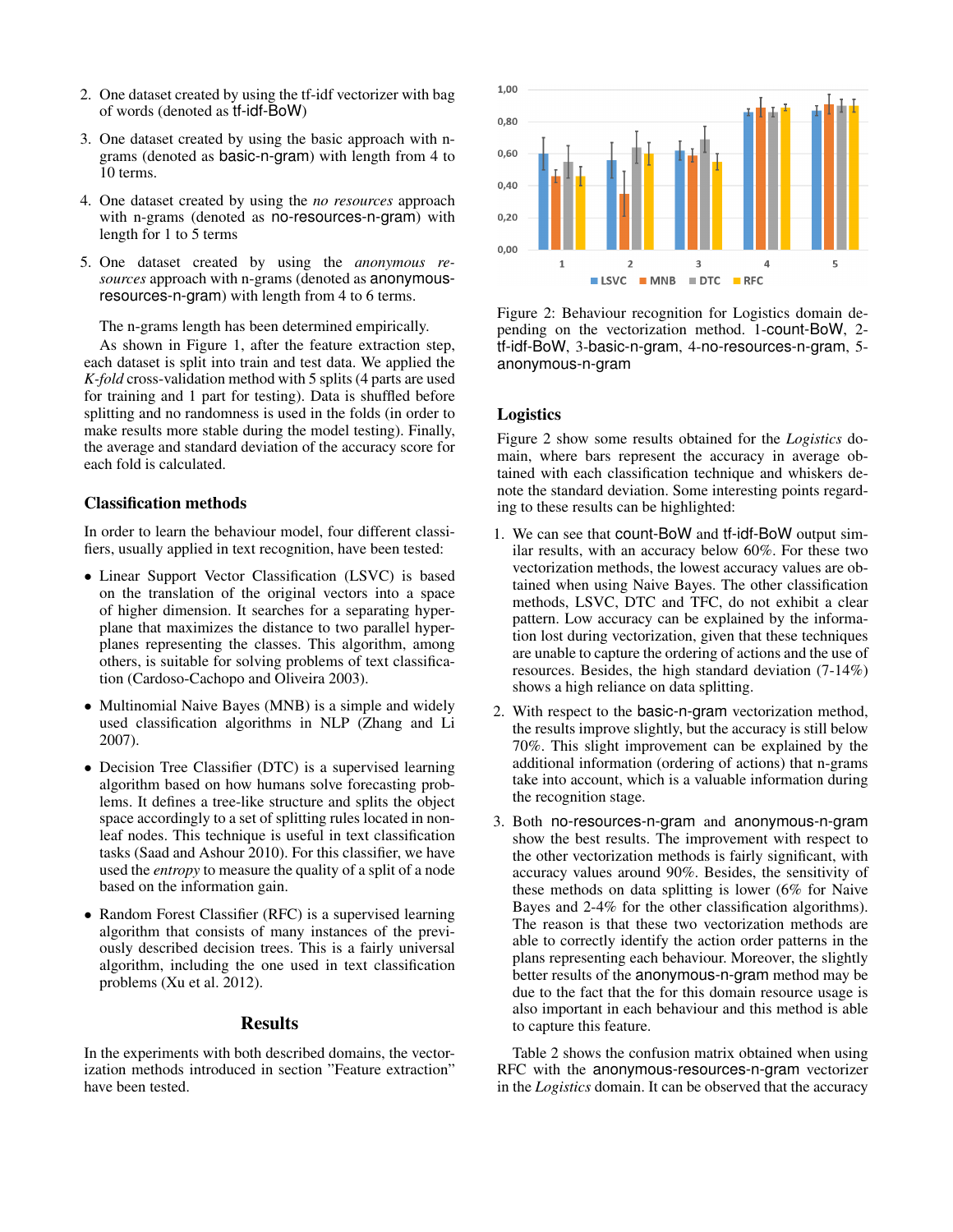|               | BvOne | LoadAll | WithoutRestr. |
|---------------|-------|---------|---------------|
| <b>ByOne</b>  |       |         |               |
| LoadAll       |       | 0.88    | በ 12          |
| WithoutRestr. |       |         |               |

Table 2: Confusion matrix when using the Random Forest Classifier with the anonymous-resources-n-gram vectorizer method for the *Logistics* domain



Figure 3: Behaviour recognition for Rovers domain depending on the vectorization method. 1-count-BoW, 2 tf-idf-BoW, 3-basic-n-gram, 4-no-resources-n-gram, 5 anonymous-n-gram

when identifying the ByOne behaviour is 100%, whereas it is slightly more difficult to distinguish between the LoadAll and WithoutRestrictions behaviours, given that these behaviours are more similar to each other.

#### Rovers

One of the objectives of the experimentation with the *Rovers* domain is to analyze the effect of having a higher number of behaviours. The confusion matrix with all the behaviours is shown in Table 3. It can be observed that the Collect-FirstRock and CollectFirst behaviours are sometimes incorrectly identified. This is because both behaviours establish an similar order between the collecting and transmission actions. Differences in the plans of these two behaviors are observed only at the stage of sample collection, and the parts of the plan responsible for transmitting data after sampling can be exactly the same. Thus, in simple tasks, where only one type of samples is presented to collect, the plans for these behaviors can be absolutely identical. The same happens with RockFirst and SoilFirst; in this case, the main difference between the actions involves the objects that are processed (rock and soil). And the only difference in the data obtained after conversion to n-grams is only due to the part of the plan in which the collection mode changes from one type of sample to another.

Figure 3 and Table 3 shows the results for the *Rovers* domain when all the behaviours (CF- CollectFirst, WR-WithoutRestr, SF-SoilFirst, RF- RockFirst and CFR-CollectFirstRock) are considered using all described vet-

corization and classification techniques. The best recognition value is around 65%, obtained with Multinomial Naive Bayes and no-resources-n-gram, albeit this value is far from the 90% obtained for the *Logistics* domain. This worsening in accuracy may be due to the higher number of behaviours. Therefore, we decided to perform two more experiments removing some behaviours to analyze how much they affect the recognition accuracy.

As stated earliery, behaviours CollectFirstRock and CollectFirst are very similar. Confusion matrix presented by Table 3 shows that having behaviour CollectFirst gives a 40% error on recognition behaviour CollectFirstRock and having behaviour CollectFirstRock gives 60% error on recognition CollectFirst. First we remove Collect-FirstRock since CollectFirst is a more general behaviour. Confusion matrix for recognition results is presented in Table 4. It can be observed that the accuracy has improved compared to the prior experiments. Accuracy on recognition for behaviour CollectFirst improved from 28% to 80%. In this confusion matrix, it can also be observed that Rock-First and SoilFirst behaviours are still not well identified. Having behaviour RockFirst, gives a 36% error on recognition of SoilFirst behaviour, and having SoilFirst behaviour gives a 16% error on recognition of RockFirst behaviour. Experiments have shown that there is not much difference in overall accuracy when any of these two behaviors is excluded. Confusion matrix with recognition results after removing RockFirst behaviour is presented in Table 5. It can be observed that the accuracy on recognition of SoilFirst behaviour improved from 60% to 90%.

The dependence of overall recognition accuracy on the number of included behaviors is shown in Figure 4. The first group of bars of Figure 4 repeats data shown in bar 4 of Figure 3, representing recognition results for classification methods applied with anonymous-n-gram. The second group of bars of Figure 4 show the results obtained when removing behaviour CollectFirstRock and the third group of bars of Figure 4 show the results obtained when removing behaviours CollectFirstRock and RockFirst. It is seen that accuracy improves from (52-58)% with all of the behaviours presented in dataset to (72-76)% when behaviour Collect-FirstRock is excluded and to (78-89)% when behaviours CollectFirstRock and RockFirst are excluded. This configuration obtains the best results in accuracy for this domain.

In summary, it can be concluded that increasing the number of behaviours, when some of them are similar between each other, causes a decrease in the recognition accuracy.

Both domains described in this paper mostly relate to the transport type of problems, however, *Rovers* is a more complex version of it, since it has a large number of possible actions and resources and allow you to solve a wider range of tasks, which can affect the accuracy of plan recognition.

#### **Conclusions**

This paper focuses on the use of text analysis techniques in order to identify the behaviour followed by an agent when solving a planning problem. The main idea is to transfer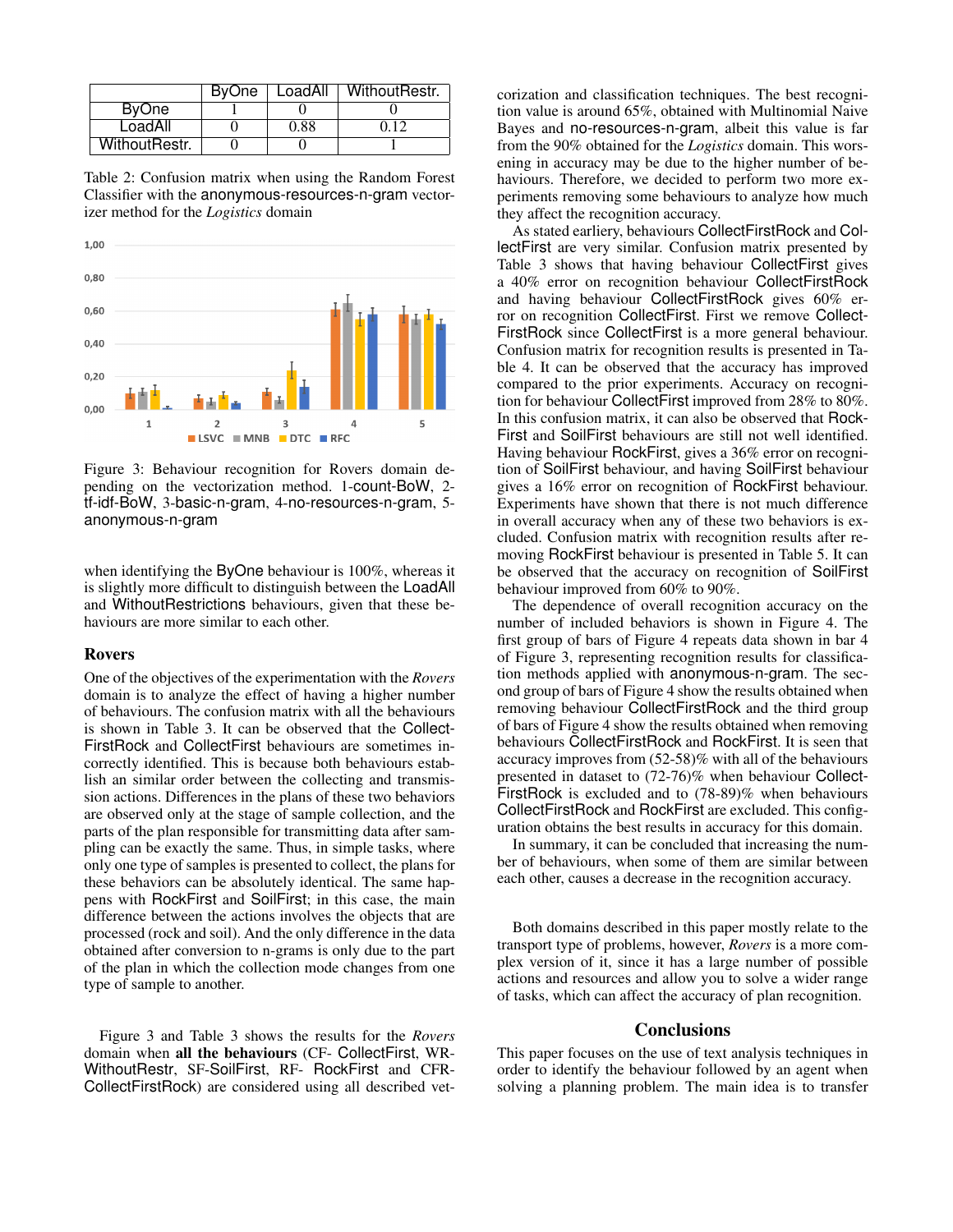|                  | CollectFirstRock | CollectFirst | <b>RockFirst</b> | SoilFirst | WithoutRestr. |
|------------------|------------------|--------------|------------------|-----------|---------------|
| CollectFirstRock | 0.56             | 0.4          |                  |           | 0.04          |
| CollectFirst     | .).6             | 0.28         |                  | 0.06      | 0.06          |
| <b>RockFirst</b> | 1.15             | 0.04         | 0.59             | 0.22      |               |
| SoilFirst        | 0.09             |              | 0.39             | 0.52      |               |
| WithoutRestr.    | 0.16             |              | 0.4              | N 12      | 0.68          |

Table 3: Confusion matrix when using the Decision Trees Classifier with the anonymous-resources-n-gram vectorizer method for all the behaviour defined in the *Rovers* domain

|                     | CollectFirst | RockFirst | SoilFirst | WithoutRestr. |
|---------------------|--------------|-----------|-----------|---------------|
| <b>CollectFirst</b> | 0.86         | 0.04      |           |               |
| <b>RockFirst</b>    | 0.08         | 0.76      | 0.16      |               |
| SoilFirst           | 0.04         | 0.36      | 0.6       |               |
| WithoutRestr.       |              | 0.04      |           |               |

Table 4: Confusion matrix when using the Decision Trees Classifier with the anonymous-resources-n-gram vectorizer method for behaviours CF+WR+SF+RF defined in the *Rovers* domain



Figure 4: Behaviour recognition for the *Rovers* with behaviours 1) CF+WR+SF+RF+CFR, 2) CF+WR+SF+RF, 3) CF+WR+SF

|               | CollectFirst | SoilFirst | WithoutRestr. |
|---------------|--------------|-----------|---------------|
| CollectFirst  | 0.76         | 0 04      | 02            |
| SoilFirst     | 0.05         | 0.9       | 0.05          |
| WithoutRestr. | 0.15         | 04        | 0.81          |

Table 5: Confusion matrix when using the Decision Trees Classifier with the anonymous-resources-n-gram vectorizer method for behaviours CF+SF+WR defined in the *Rovers* domain

the use of these techniques to extract the structure of the sequence of actions in a plan that denotes a particular behaviour. Specifically, bag of words and n-grams vectorization methods have been analyzed, using different forms of input plans. Additionally, several classification techniques have been tested. All in all, the best results have been obtained with n-grams models using anonymized resources in plan actions, combined with decision-tree based classification techniques (including also random forests).

In our experiments, several behaviours have been defined, mainly imposing restrictions in the order in which actions and goals have to be reached. The results show that, when

behaviours are clearly distinguishable, the accuracy is high, like in the *Logistics* domain. However, when similar behaviours (because the action structure is similar, although using different objects, for example) are defined, it is more difficult to correctly identify these behaviours. This is a point where we must work on.

First, we will test described methods on additional domains. Moreover, we have observed that to solve problems in the *Rovers* domain, many actions not directly related with the specific behaviour are included in the plans (that is, the same actions appear in all plans and, therefore, it is more difficult to distinguish between behaviours). For this reason, we will try to improve the plans used to train the models, maybe preprocessing them to extract the key actions or generating the plans by means of behaviour trees.

## References

Barushka, A., and Hajek, P. 2019. Review spam detection using word embeddings and deep neural networks. In *IFIP International Conference on Artificial Intelligence Applications and Innovations*, 340–350. Springer.

Cardoso-Cachopo, A., and Oliveira, A. 2003. An empirical comparison of text categorization methods. *Lecture Notes in Computer Science* 2857:183–196.

Cavazza, M. 2000. Al in computer games: Survey and perspectives. *Virtual Reality* 5(4):223–235.

De Vries, E.; Schoonvelde, M.; and Schumacher, G. 2018. No longer lost in translation: Evidence that google translate works for comparative bag-of-words text applications. *Political Analysis* 26(4):417–430.

Ding, J.; Zhou, S.; and Guan, J. 2011. mirfam: an effective automatic mirna classification method based on n-grams and a multiclass svm. *BMC bioinformatics* 12(1):216.

Jurafsky, D. 2000. *Speech & language processing*. Pearson Education India.

Ma, S.; Sun, X.; Wang, Y.; and Lin, J. 2018. Bag-of-words as target for neural machine translation. *arXiv preprint arXiv:1805.04871*.